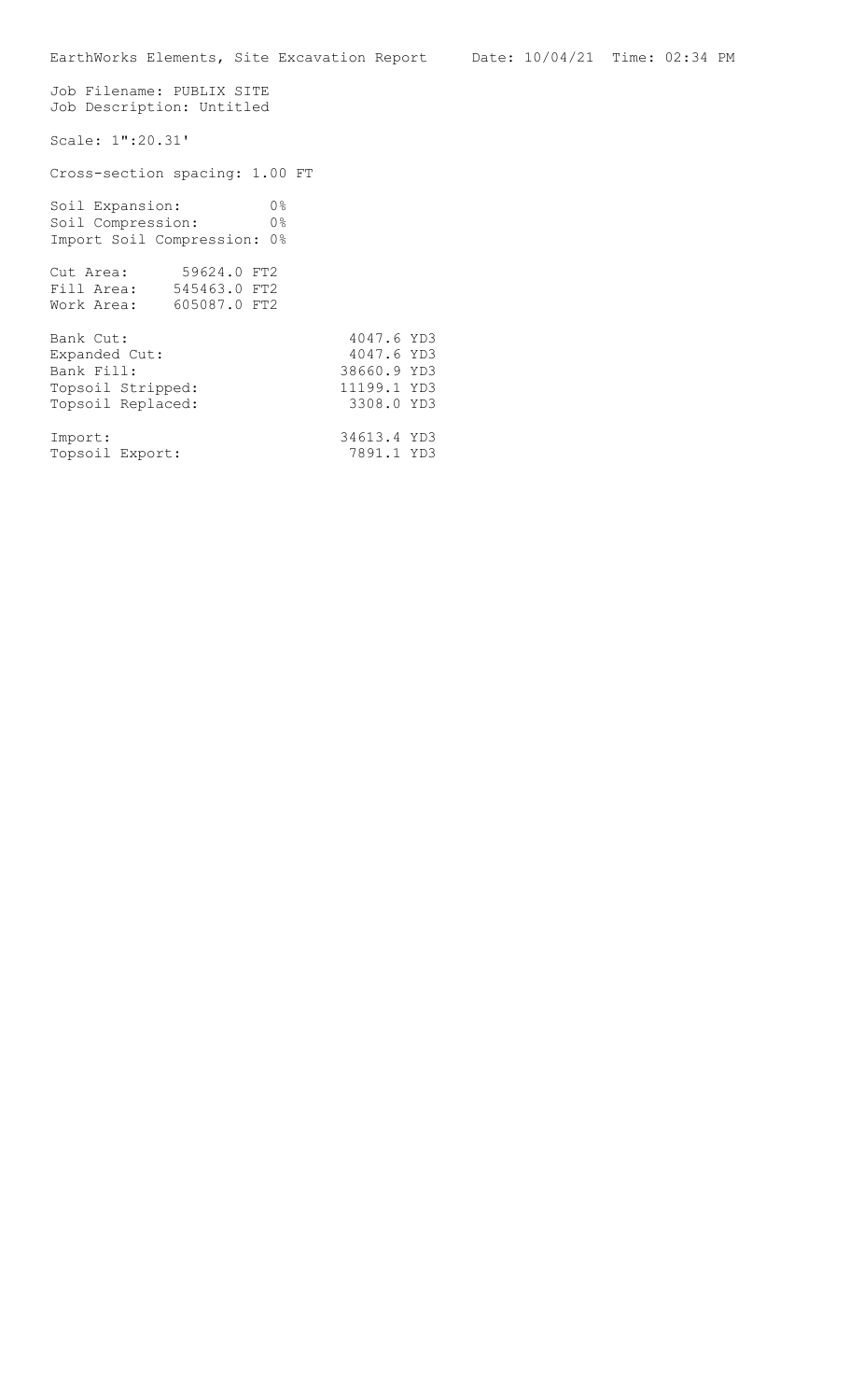EarthWorks Elements, Dimensions Report Date: 10/04/21 Time: 02:34 PM Job Filename: PUBLIX SITE Job Description: Untitled

Please note that the following information is based solely on the areas' shape and depth and without regard to Perimeters and Excluded Areas.

|      | Area Name |                                 |  | Area, FT2 | Perimeter, FT |  |
|------|-----------|---------------------------------|--|-----------|---------------|--|
| BLDG |           |                                 |  | 60481.9   | 1326.2        |  |
|      |           | Subtotal for Group: 107 60481.9 |  |           | 1326.2        |  |

| Subgrade Name<br>HD PAVING<br>HD PAVING<br>HD PAVING<br>HD PAVING<br>HD PAVING<br>HD PAVING<br>HD PAVING<br>Subtotal for Group: 1 | Area, FT2<br>6168.7<br>9198.6<br>8677.2<br>24017.4<br>35389.2<br>13015.6<br>10644.1<br>107110.9 | Perimeter, FT Volume, YD3<br>573.6<br>712.9<br>728.9<br>1996.3<br>2297.3<br>1154.7 421.8<br>742.6<br>8206.4 | 199.9<br>298.1<br>281.2<br>778.3<br>1146.9<br>344.9<br>3471.2 |
|-----------------------------------------------------------------------------------------------------------------------------------|-------------------------------------------------------------------------------------------------|-------------------------------------------------------------------------------------------------------------|---------------------------------------------------------------|
| LD PAVING                                                                                                                         | 17768.5                                                                                         | 995.0                                                                                                       | 548.4                                                         |
| LD PAVING                                                                                                                         | 10680.7                                                                                         | 848.3                                                                                                       | 329.7                                                         |
| LD PAVING                                                                                                                         | 32539.3                                                                                         | 1395.3                                                                                                      | 1004.3                                                        |
| LD PAVING                                                                                                                         | 3936.4                                                                                          | 473.6                                                                                                       | 121.5                                                         |
| LD PAVING                                                                                                                         | 12303.1                                                                                         | 994.7                                                                                                       | 379.7                                                         |
| LD PAVING                                                                                                                         | 36976.9                                                                                         | 1668.4                                                                                                      | 1141.3                                                        |
| LD PAVING                                                                                                                         | 37759.5                                                                                         | 2134.6                                                                                                      | 1165.4                                                        |
| Subtotal for Group: 3                                                                                                             | 151964.4                                                                                        | 8509.9                                                                                                      | 4690.3                                                        |
| CONC COMP PAD                                                                                                                     | 1150.5                                                                                          | 137.6                                                                                                       | 21.3                                                          |
| Subtotal for Group: 5                                                                                                             | 1150.5                                                                                          | 137.6                                                                                                       | 21.3                                                          |
| SIDEWALK                                                                                                                          | 146.9                                                                                           | 61.1                                                                                                        | 1.8                                                           |
| SIDEWALK                                                                                                                          | 3157.5                                                                                          | 579.1                                                                                                       | 39.0                                                          |
| SIDEWALK                                                                                                                          | 1910.1                                                                                          | 456.3                                                                                                       | 23.6                                                          |
| SIDEWALK                                                                                                                          | 278.5                                                                                           | 119.5                                                                                                       | 3.4                                                           |
| SIDEWALK                                                                                                                          | 99.4                                                                                            | 51.4                                                                                                        | 1.2                                                           |
| SIDEWALK                                                                                                                          | 71.9                                                                                            | 44.9                                                                                                        | 0.9                                                           |
| SIDEWALK                                                                                                                          | 1112.0                                                                                          | 345.9                                                                                                       | 13.7                                                          |
| SIDEWALK                                                                                                                          | 1011.1                                                                                          | 346.0                                                                                                       | 12.5                                                          |
| SIDEWALK                                                                                                                          | 310.1                                                                                           | 124.1                                                                                                       | 3.8                                                           |
| SIDEWALK                                                                                                                          | 358.9                                                                                           | 132.0                                                                                                       | 4.4                                                           |
| SIDEWALK                                                                                                                          | 3142.5                                                                                          | 1148.6                                                                                                      | 38.8                                                          |
| SIDEWALK                                                                                                                          | 281.2                                                                                           | 103.7                                                                                                       | 5.2                                                           |
| SIDEWALK                                                                                                                          | 241.5                                                                                           | 91.6                                                                                                        | 3.0                                                           |
| SIDEWALK                                                                                                                          | 245.7                                                                                           | 88.1                                                                                                        | 3.0                                                           |
| SIDEWALK                                                                                                                          | 231.0                                                                                           | 87.3                                                                                                        | 2.9                                                           |
| SIDEWALK                                                                                                                          | 226.3                                                                                           | 87.2                                                                                                        | 2.8                                                           |
| SIDEWALK                                                                                                                          | 215.6                                                                                           | 86.2                                                                                                        | 2.7                                                           |
| SIDEWALK                                                                                                                          | 76.3                                                                                            | 46.2                                                                                                        | 0.9                                                           |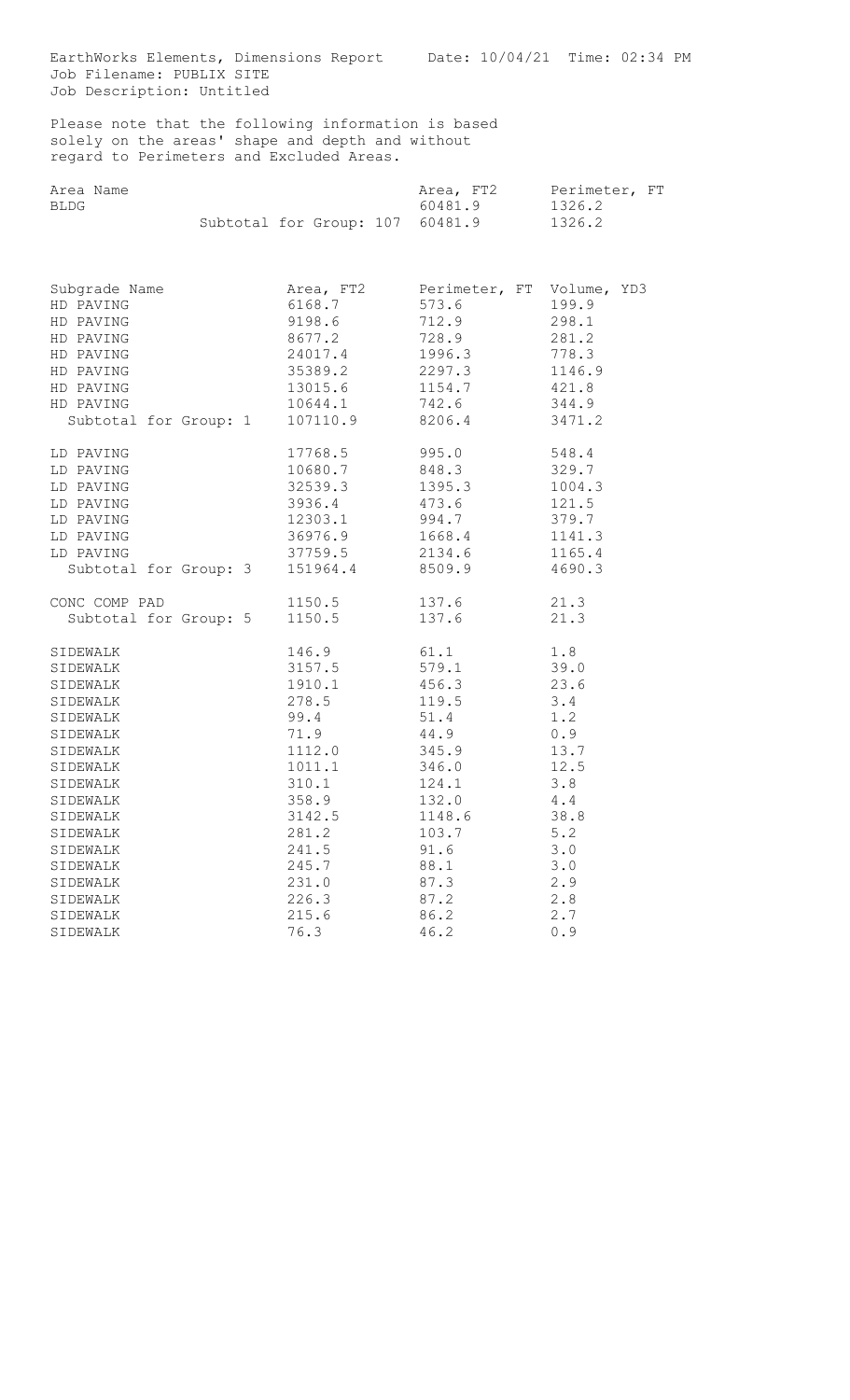| Subgrade Name<br>SIDEWALK<br>SIDEWALK<br>SIDEWALK<br>SIDEWALK<br>SIDEWALK<br>Subtotal for Group: 7 | Area, FT2<br>73.6<br>75.7<br>77.4<br>74.1 | Perimeter, FT Volume, YD3<br>45.1 0.9<br>$45.6$ 0.9<br>1.0<br>45.6<br>46.1<br>0.9<br>620.9 245.2 7.7<br>14038.2 4426.9 175.0 |        |
|----------------------------------------------------------------------------------------------------|-------------------------------------------|------------------------------------------------------------------------------------------------------------------------------|--------|
| LOADING DOCK<br>LOADING DOCK<br>Subtotal for Group: 9 3143.0                                       | 1032.7<br>2110.3                          | 135.5 19.1<br>201.8 39.1<br>337.3                                                                                            | 58.2   |
| CONC DUMPSTER PAD 312.5<br>Subtotal for Group: 101 312.5                                           |                                           | 5.8<br>75.5<br>75.5                                                                                                          | 5.8    |
| <b>BLDG</b><br>Subtotal for Group: 107 60481.9                                                     | 60481.9                                   | 1326.2 1120.0<br>1326.2                                                                                                      | 1120.0 |
| Topsoil Area, Stripped Area, FT2 Perimeter, FT Volume, YD3<br>TOPSOIL                              | 605107.8                                  | 6925.4 11205.7                                                                                                               |        |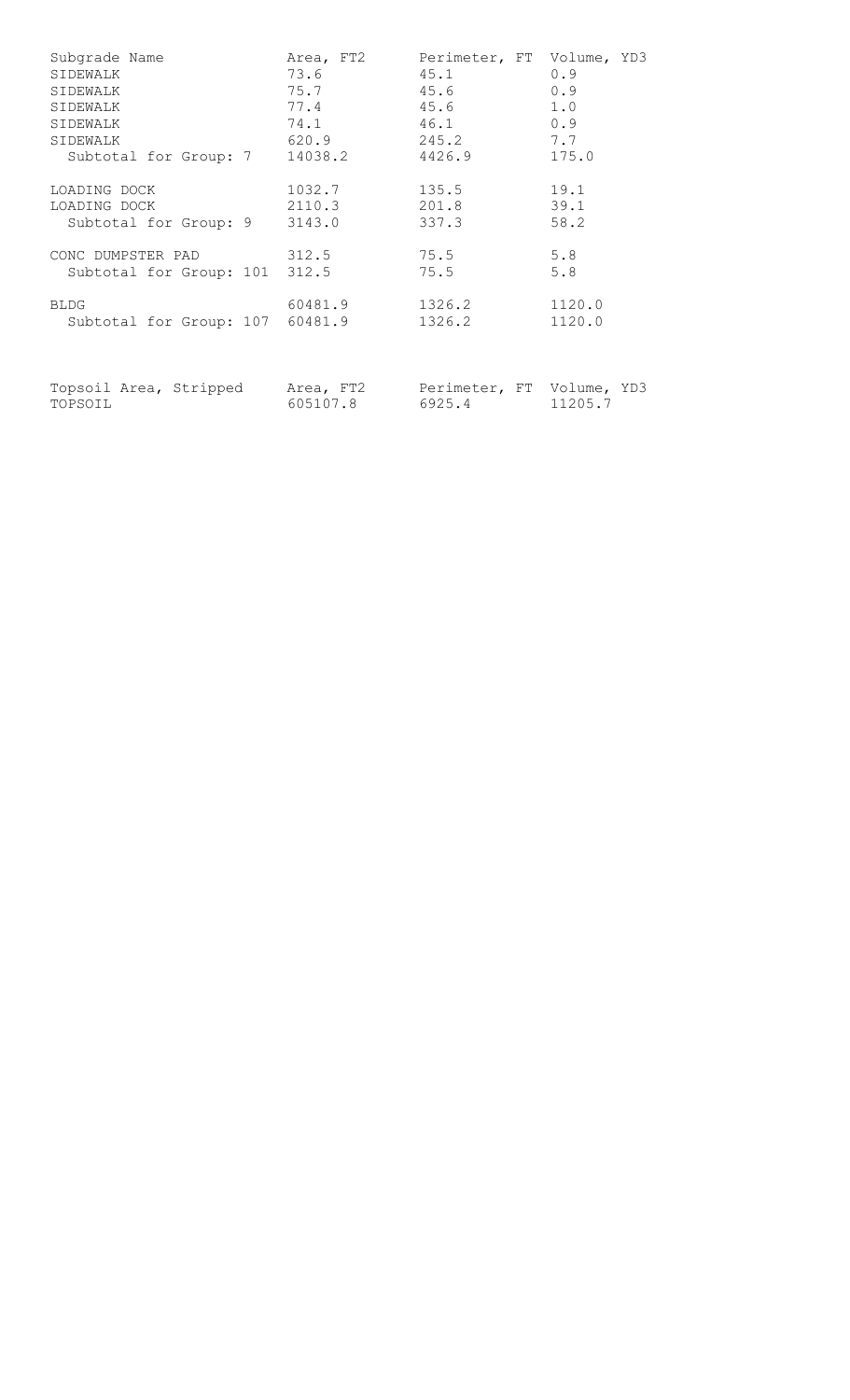EarthWorks Elements, Materials by Area Report Date: 10/04/21 Time: 02:34 PM Job Filename: PUBLIX SITE Job Description: Untitled

Please note that the following information is based solely on the areas' shape and depth and without regard to Perimeters and Excluded Areas.

| HD PAVING - None<br>SURFACE<br>STRUCTURAL<br>LIMEROCK |                      |                                       |                        | 1.00 in 109.2 YD3 0.00 TON<br>1.50 in 163.8 YD3 0.00 TON<br>8.00 in 873.8 YD3 0.00 TON |                                        |  |
|-------------------------------------------------------|----------------------|---------------------------------------|------------------------|----------------------------------------------------------------------------------------|----------------------------------------|--|
| HD PAVING - None<br>SURFACE<br>STRUCTURAL<br>LIMEROCK |                      |                                       |                        | 1.00 in 74.1 YD3 0.00 TON<br>1.50 in 111.2 YD3 0.00 TON<br>8.00 in 593.0 YD3           | $0.00$ TON                             |  |
| HD PAVING - None<br>SURFACE<br>STRUCTURAL<br>LIMEROCK |                      |                                       |                        | 1.00 in 40.2 YD3 0.00 TON<br>1.50 in 60.3 YD3 0.00 TON<br>8.00 in 321.4 YD3            | $0.00$ TON                             |  |
| HD PAVING - None<br>SURFACE<br>STRUCTURAL<br>LIMEROCK |                      |                                       |                        | 1.00 in 19.0 YD3<br>1.50 in 28.6 YD3 0.00 TON<br>8.00 in 152.3 YD3                     | $0.00$ TON<br>$0.00$ TON               |  |
| HD PAVING - None<br>SURFACE<br>STRUCTURAL<br>LIMEROCK |                      | $1.50$ in                             |                        | 1.00 in 28.4 YD3<br>42.6 YD3<br>8.00 in 227.1 YD3                                      | $0.00$ TON<br>$0.00$ TON<br>$0.00$ TON |  |
| HD PAVING - None<br>SURFACE<br>STRUCTURAL<br>LIMEROCK | $1.50$ in            | 8.00 in 262.8 YD3                     | 49.3 YD3               | 1.00 in 32.9 YD3                                                                       | $0.00$ TON<br>$0.00$ TON<br>$0.00$ TON |  |
| HD PAVING - None<br>SURFACE<br>STRUCTURAL<br>LIMEROCK | $1.50$ in            | 1.00 in 26.8 YD3<br>8.00 in 214.3 YD3 | 40.2 YD3               |                                                                                        | $0.00$ TON<br>$0.00$ TON<br>$0.00$ TON |  |
| LD PAVING - None<br><b>SURFACE</b><br>LIMEROCK        |                      |                                       |                        | 2.00 in 65.9 YD3 0.00 TON<br>8.00 in 263.7 YD3 0.00 TON                                |                                        |  |
| LD PAVING - None<br>SURFACE<br>LIMEROCK               | 8.00 in              | $2.00$ in                             | 109.7 YD3<br>438.7 YD3 |                                                                                        | $0.00$ TON<br>$0.00$ TON               |  |
| LD PAVING - None<br>SURFACE<br>LIMEROCK               | $2.00$ in<br>8.00 in |                                       | 75.9 YD3<br>303.8 YD3  |                                                                                        | $0.00$ TON<br>$0.00$ TON               |  |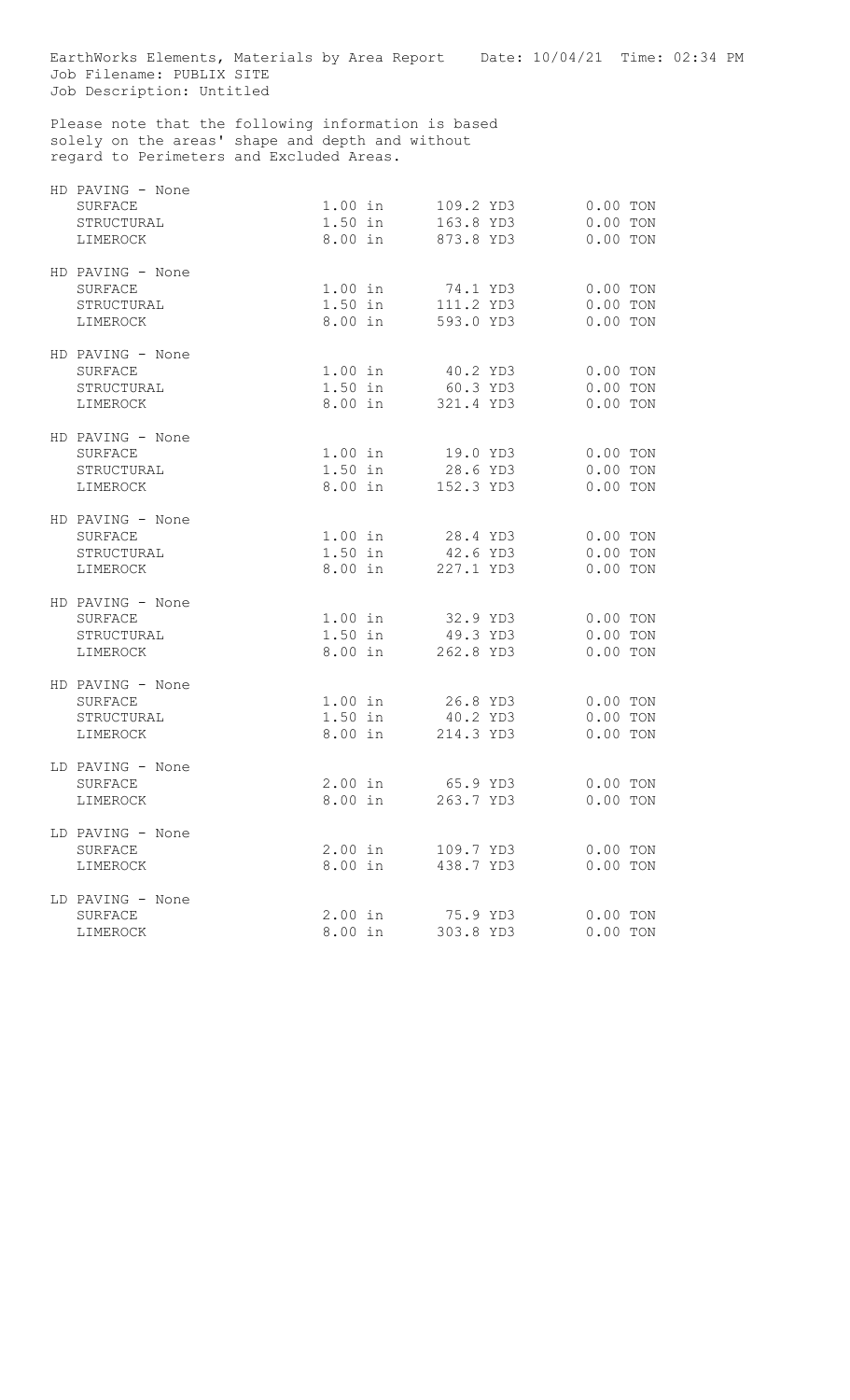EarthWorks Elements, Materials by Area Report, page 2 Job Filename: PUBLIX SITE

| LD PAVING - None<br>SURFACE<br>LIMEROCK | $2.00$ in | 24.3 YD3<br>8.00 in 97.2 YD3           | $0.00$ TON<br>$0.00$ TON |
|-----------------------------------------|-----------|----------------------------------------|--------------------------|
| LD PAVING - None<br>SURFACE<br>LIMEROCK |           | 2.00 in 200.9 YD3<br>8.00 in 803.4 YD3 | $0.00$ TON<br>$0.00$ TON |
| LD PAVING - None<br>SURFACE<br>LIMEROCK |           | 2.00 in 228.3 YD3<br>8.00 in 913.0 YD3 | $0.00$ TON<br>$0.00$ TON |
| LD PAVING - None<br>SURFACE<br>LIMEROCK |           | 2.00 in 233.1 YD3<br>8.00 in 932.3 YD3 | $0.00$ TON<br>$0.00$ TON |
| CONC COMP PAD - None<br>CONCRETE        | $6.00$ in | 21.3 YD3                               | $0.00$ TON               |
| SIDEWALK - None<br>SIDEWALK             | $6.00$ in | 5.2 YD3                                | $0.00$ TON               |
| SIDEWALK - None<br>SIDEWALK             | 4.00 in   | 13.7 YD3                               | $0.00$ TON               |
| SIDEWALK - None<br>SIDEWALK             | 4.00 in   | 1.8 YD3                                | $0.00$ TON               |
| SIDEWALK - None<br>SIDEWALK             | $4.00$ in | 4.4 YD3                                | $0.00$ TON               |
| SIDEWALK - None<br>SIDEWALK             | 4.00 in   | 39.0 YD3                               | $0.00$ TON               |
| SIDEWALK - None<br>SIDEWALK             | $4.00$ in | 3.8 YD3                                | $0.00$ TON               |
| SIDEWALK - None<br>SIDEWALK             | $4.00$ in | 3.4 YD3                                | $0.00$ TON               |
| SIDEWALK - None<br>SIDEWALK             | $4.00$ in | 23.6 YD3                               | $0.00$ TON               |
| SIDEWALK - None<br>SIDEWALK             | $4.00$ in | 1.2 YD3                                | $0.00$ TON               |
| SIDEWALK - None<br>SIDEWALK             | $4.00$ in | $0.9$ YD3                              | $0.00$ TON               |
| SIDEWALK - None<br>SIDEWALK             | $4.00$ in | $0.9$ YD3                              | $0.00$ TON               |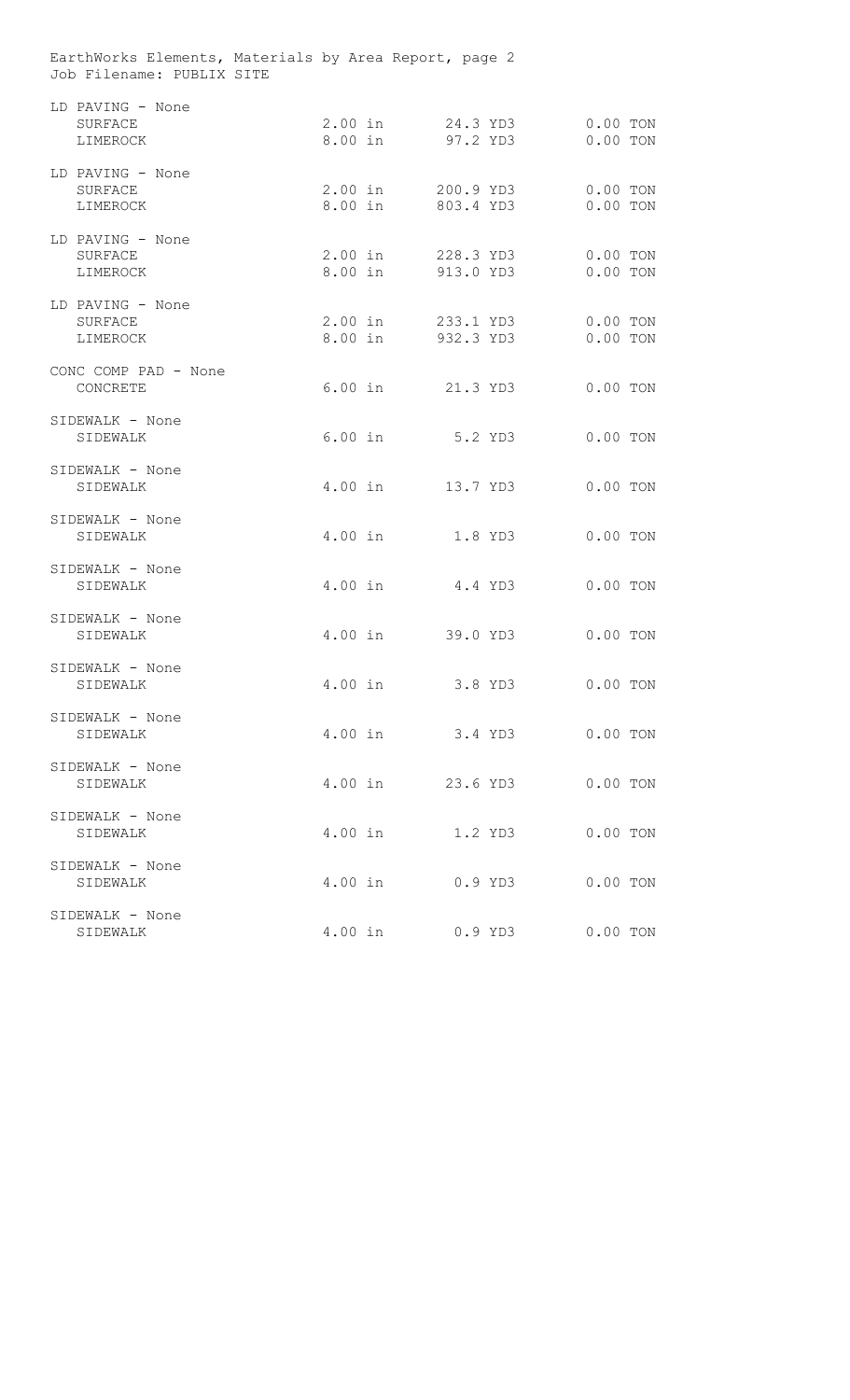EarthWorks Elements, Materials by Area Report, page 3 Job Filename: PUBLIX SITE

| SIDEWALK - None<br>SIDEWALK                       |           | 4.00 in 12.5 YD3 |           | $0.00$ TON |  |
|---------------------------------------------------|-----------|------------------|-----------|------------|--|
| SIDEWALK - None<br>SIDEWALK                       |           | 4.00 in 38.8 YD3 |           | $0.00$ TON |  |
| SIDEWALK - None<br>SIDEWALK                       | $4.00$ in | $3.0$ YD3        |           | $0.00$ TON |  |
| SIDEWALK - None<br>SIDEWALK                       | 4.00 in   |                  | 3.0 YD3   | $0.00$ TON |  |
| SIDEWALK - None<br>SIDEWALK                       | 4.00 in   | 2.9 YD3          |           | $0.00$ TON |  |
| SIDEWALK - None<br>SIDEWALK                       | $4.00$ in |                  | 2.8 YD3   | $0.00$ TON |  |
| SIDEWALK - None<br>SIDEWALK                       | 4.00 in   |                  | 2.7 YD3   | $0.00$ TON |  |
| SIDEWALK - None<br>SIDEWALK                       | 4.00 in   |                  | $0.9$ YD3 | $0.00$ TON |  |
| SIDEWALK - None<br>SIDEWALK                       | 4.00 in   |                  | $0.9$ YD3 | $0.00$ TON |  |
| SIDEWALK - None<br>SIDEWALK                       | 4.00 in   |                  | $0.9$ YD3 | $0.00$ TON |  |
| SIDEWALK - None<br>SIDEWALK                       | $4.00$ in |                  | 1.0 YD3   | $0.00$ TON |  |
| SIDEWALK - None<br>SIDEWALK                       | $4.00$ in | 7.7 YD3          |           | $0.00$ TON |  |
| LOADING DOCK - None<br>LOADING DOCK               | $6.00$ in | 39.1 YD3         |           | $0.00$ TON |  |
| LOADING DOCK - None<br>LOADING DOCK               | 6.00 in   | 19.1 YD3         |           | $0.00$ TON |  |
| CONC DUMPSTER PAD - None<br>CONCRETE DUMPSTER PAD | $6.00$ in | 5.8 YD3          |           | $0.00$ TON |  |
| BLDG - None<br><b>BLDG</b>                        | $6.00$ in | 1120.0 YD3       |           | $0.00$ TON |  |